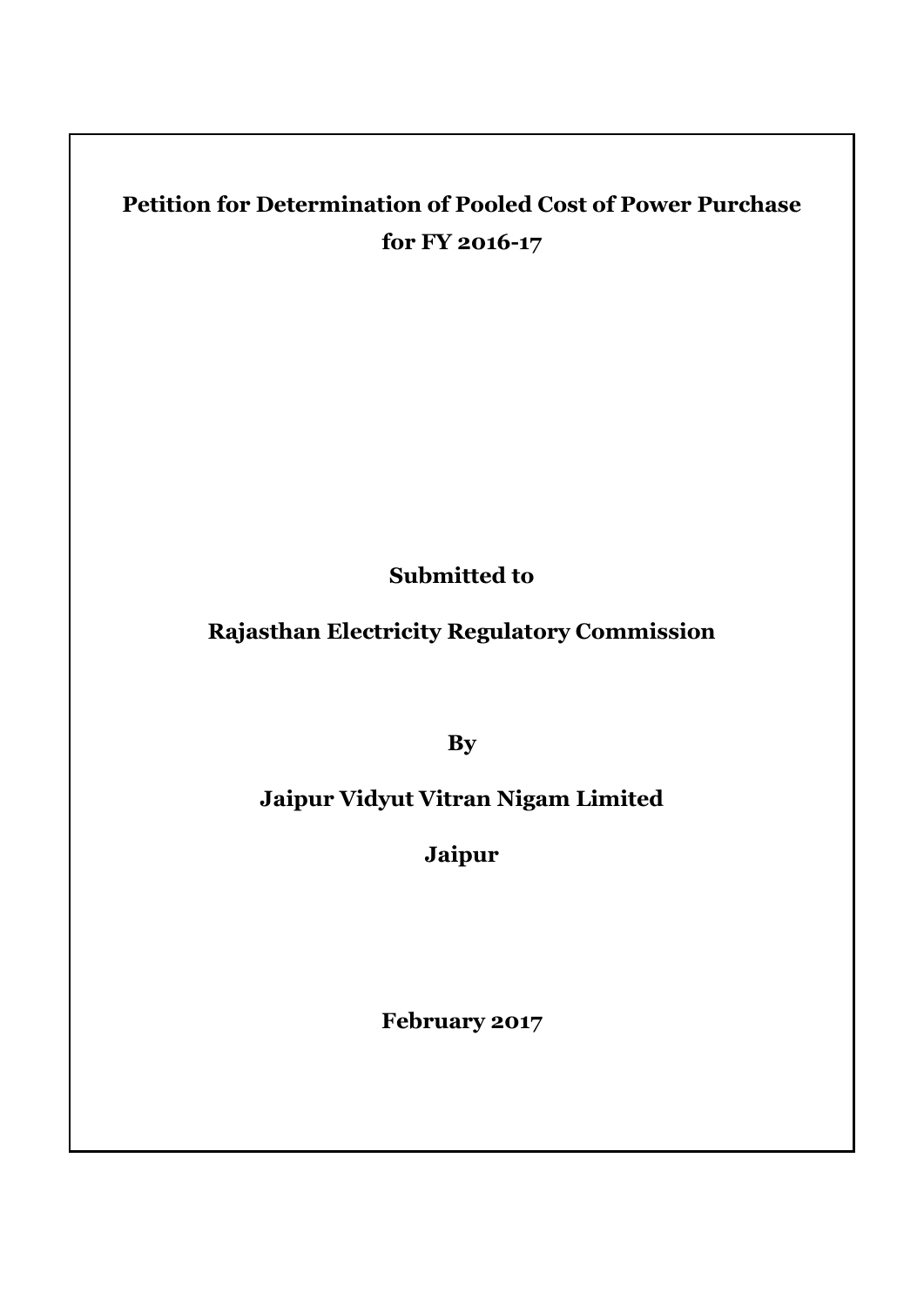

### **OFFICE OF THE SUPERINTENDING ENGINEER (RA)**

Powerhouse, Near Ram Mandir, Bani Park, Jaipur-302005

Tel – 0141-2209533

Email – [sera@jvvnl.in](mailto:sera@jvvnl.in)

From,

The Superintending Engineer (RA), JVVNL, Jaipur

To,

The Secretary, Rajasthan Electricity Regulatory Commission, Vidhyut Viniyamak Bhawan, Sahakar Marg, Near State Motor Garage, Jaipur

Memo No.:

Dated:

### **Subject: Petition for determination of pooled cost of power purchase for FY 2016-17 based on the audited accounts for FY 2015-16**

Please find enclosed herewith a petition filed on behalf of JVVNL for determination of pooled cost of power purchase for FY 2016-17 based on the audited accounts for FY 2015-16 as per the Rajasthan Electricity Regulatory Commission (Renewable Energy Certificate and Renewable Purchase Obligation Compliance Framework) Regulations, 2010.

Signed/-

Superintending Engineer (RA), JVVNL, Jaipur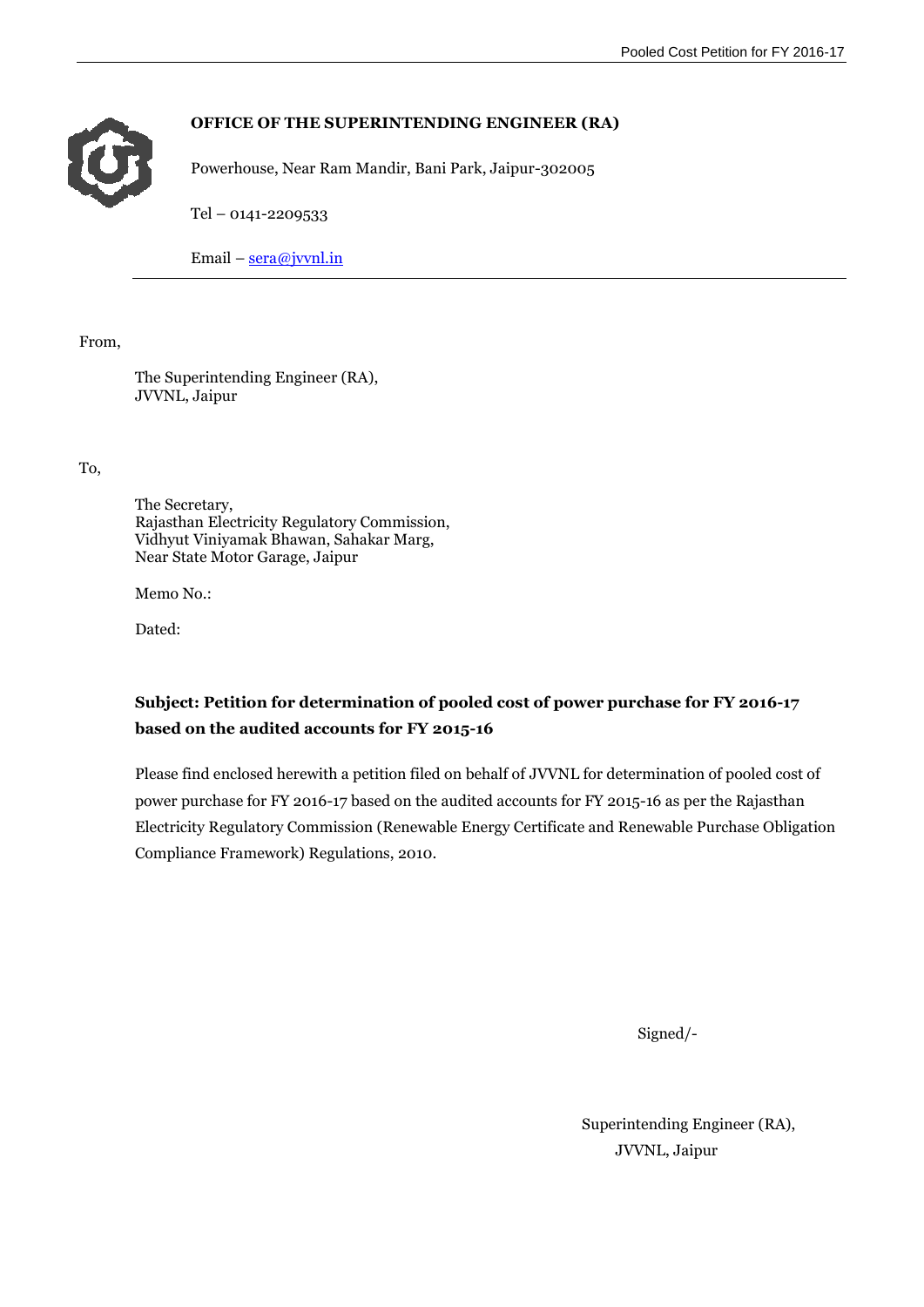#### **BEFORE THE RAJASTHAN ELECTRICITY REGULATORY COMMISSION**

#### **JAIPUR, RAJASTHAN**

Filing No.:

Case No.:

### **In the Matter of:**

Filing a Petition for determination of pooled cost of power purchase for FY 2016-17 based on the audited accounts for FY 2015-16 as per the Rajasthan Electricity Regulatory Commission (Renewable Energy Certificate and Renewable Purchase Obligation Compliance Framework) Regulations, 2010.

The Petitioner respectfully submits its petition in the matter as follows: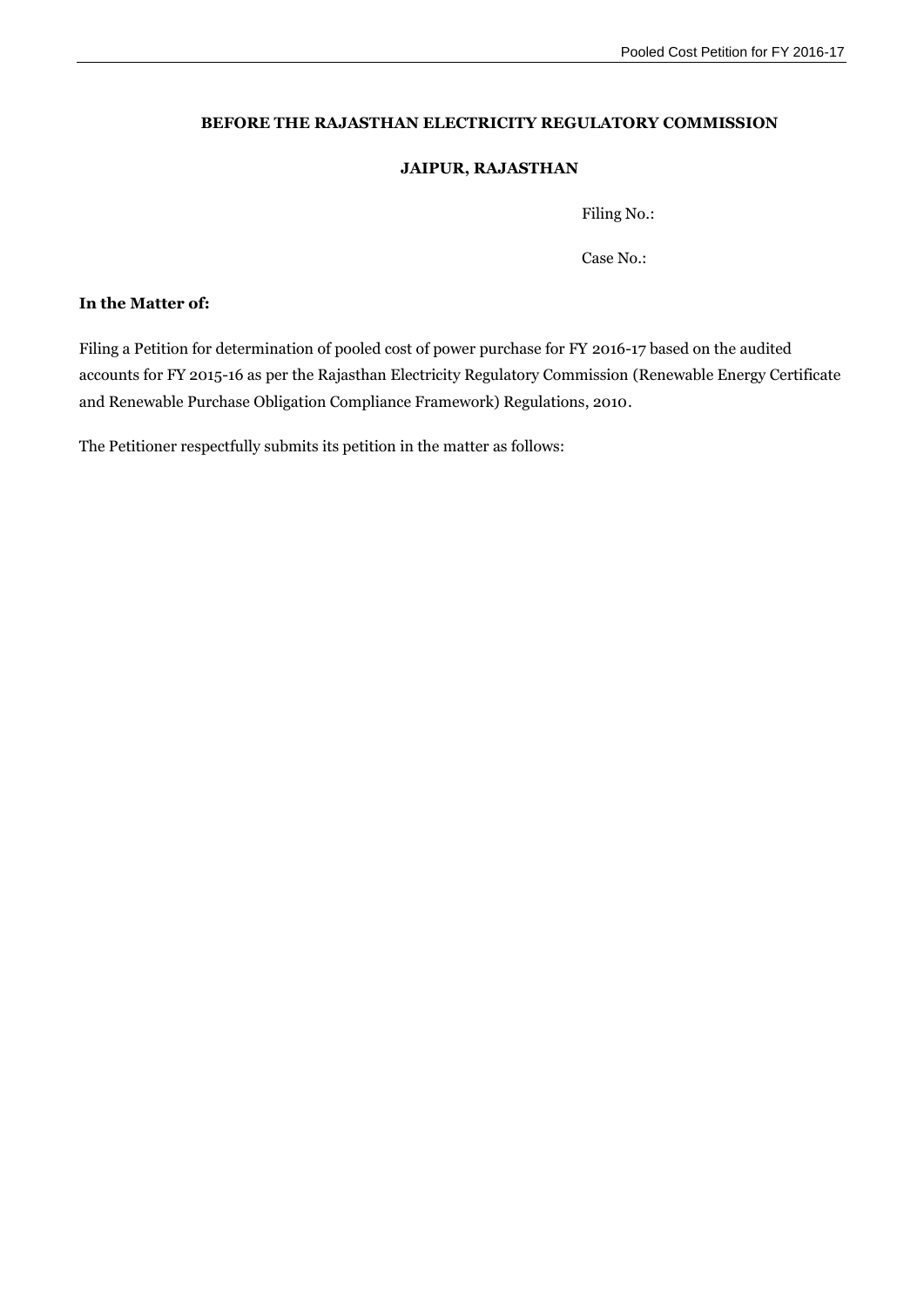# **Table of Contents**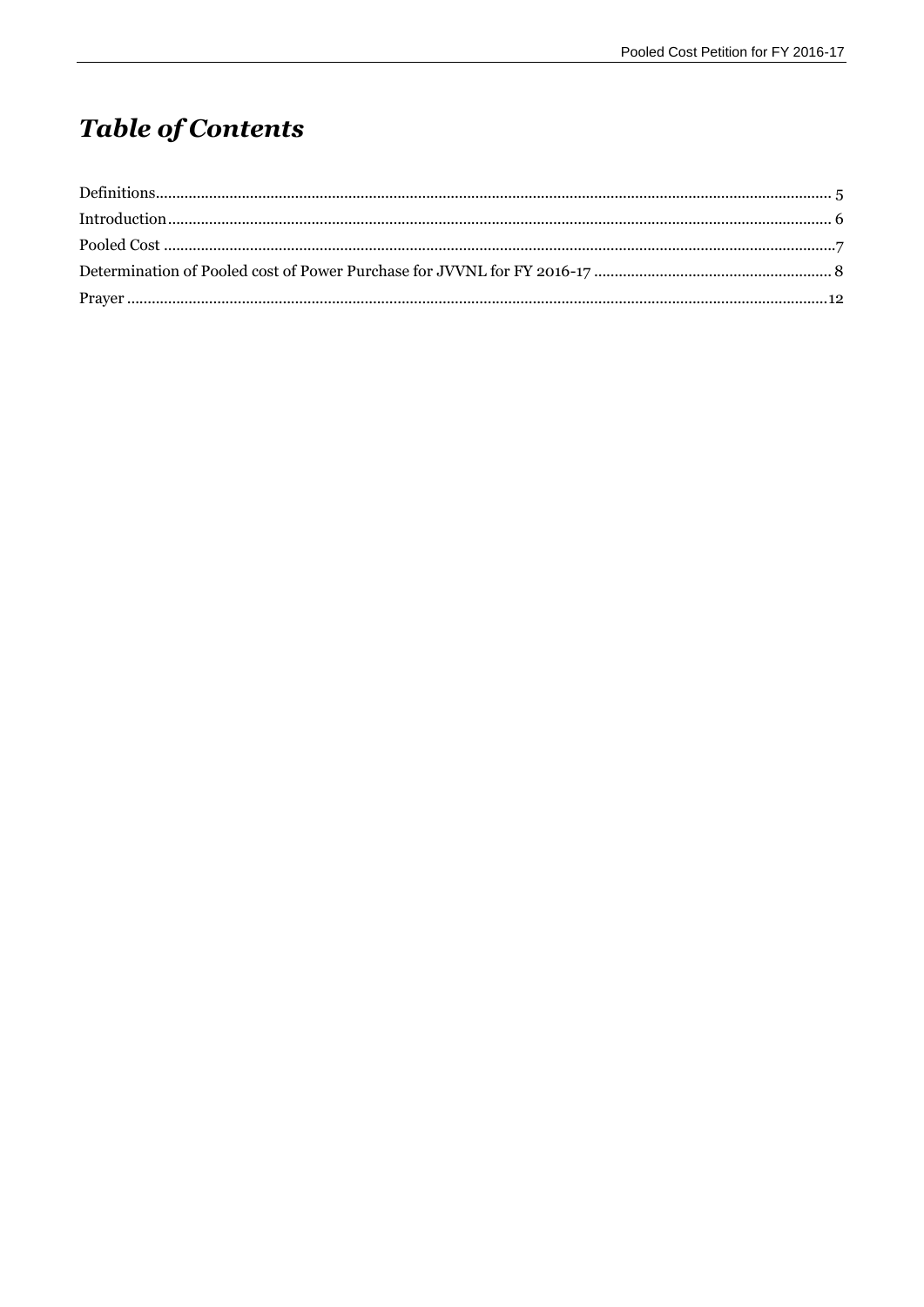## <span id="page-4-0"></span>*Definitions*

- 1. **Distribution Licensee'** means a licensee authorized to operate and maintain a distribution system for supplying electricity to the consumers in his area of supply as defined in the Act
- 2. **Floor Price:** The minimum price as determined by the Central Electricity Regulatory Commission in accordance with its (Terms and Conditions for recognition and issuance of Renewable Energy Certificate for Renewable Energy Generation) Regulations, 2010 as amended from time to time, at and above which the certificate can be dealt in the power exchange;
- 3. **Forbearance Price:** The ceiling price as determined by the Central Electricity Regulatory Commission.
- 4. **Pooled Cost of Power Purchase:** The weighted average price at which the distribution licensee has purchased the electricity including cost of self-generation, if any, in the previous year from all the energy suppliers, excluding short term power purchases and those based on renewable energy.
- 5. **Preferential Tariff:** The tariff fixed / approved by the Hon'ble Commission for sale of energy to a distribution licensee from a generating station based on renewable energy sources.
- 6. **Renewable Energy Sources:** Includes non-conventional renewable generation sources such as mini and micro hydel, wind and solar including its integration with combined cycle, bio-mass, bio-fuel cogeneration, urban or municipal waste and other such sources as approved by MNRE, excluding the nuclear power stations and hydel power stations of capacity above 25 MW.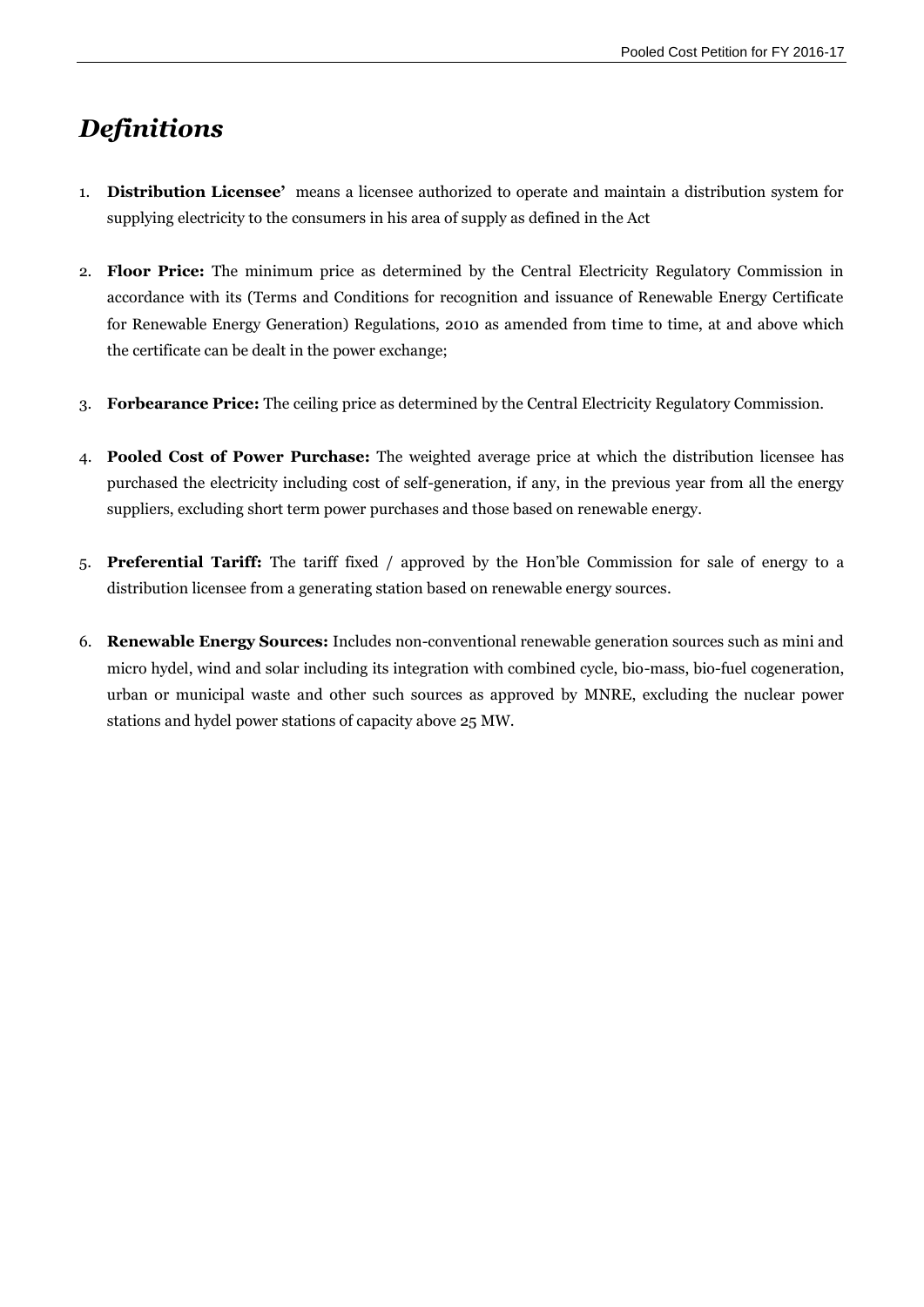## <span id="page-5-0"></span>*Introduction*

- 1. In exercise of powers conferred under sections 61, 66, 86(1)(e) and 181 of the Electricity Act, 2003 and all other powers enabling it in this behalf, the Rajasthan Electricity Regulatory Commission framed Rajasthan Electricity Regulatory Commission (Renewable Energy Certificate and Renewable Purchase Obligation Compliance Framework) Regulations, 2010.
- 2. As per RERC (Renewable Energy Certificate and Renewable Purchase Obligation Compliance Framework) Regulations, 2010, and RERC (Power Purchase and Procurement Process of Distribution Licensee) (3rd Amendment) Regulations 2014, a Distribution Licensee including deemed licensee shall procure electricity generated from renewable energy sources as provided in following table:

| Sl.<br>No. | <b>Financial</b><br>Year | Wind | <b>Biomass</b> | Solar | Total * |
|------------|--------------------------|------|----------------|-------|---------|
| ı.         | 2014-15                  | ხ.Ծ  | 0.70           | 1.50  | 9.00    |
| 2.         | 2015-16                  | 7.3  | 0.90           | 2.00  | 10.20   |
|            | 2016-17                  | 7.8  | 1.10           | 2.50  | 11.40   |

### **Table 1: RPO expressed as percentage of energy consumption (%)**

*Note:\* As per RERC (Power Purchase and Procurement Process of Distribution Licensee) (3rd Amendment) Regulations 2014 dated 20th February 2014*

- 3. As per the RERC (Renewable Energy Certificate and Renewable Purchase Obligation Compliance Framework) Regulations, 2010, the effective electricity component price during the operating period for a distribution licensee(s) shall be equal to the Pooled cost of Power Purchase, which is the weighted average price at which the distribution licensee has purchased the electricity including cost of self-generation, if any, in the previous year from all the energy suppliers, excluding short term power purchases and those based on renewable energy.
- 4. JVVNL is submitting this petition to the Hon'ble Commission for determination of Pooled Cost of Power Purchase for FY 2016-17 based on the audited accounts for FY 2015-16.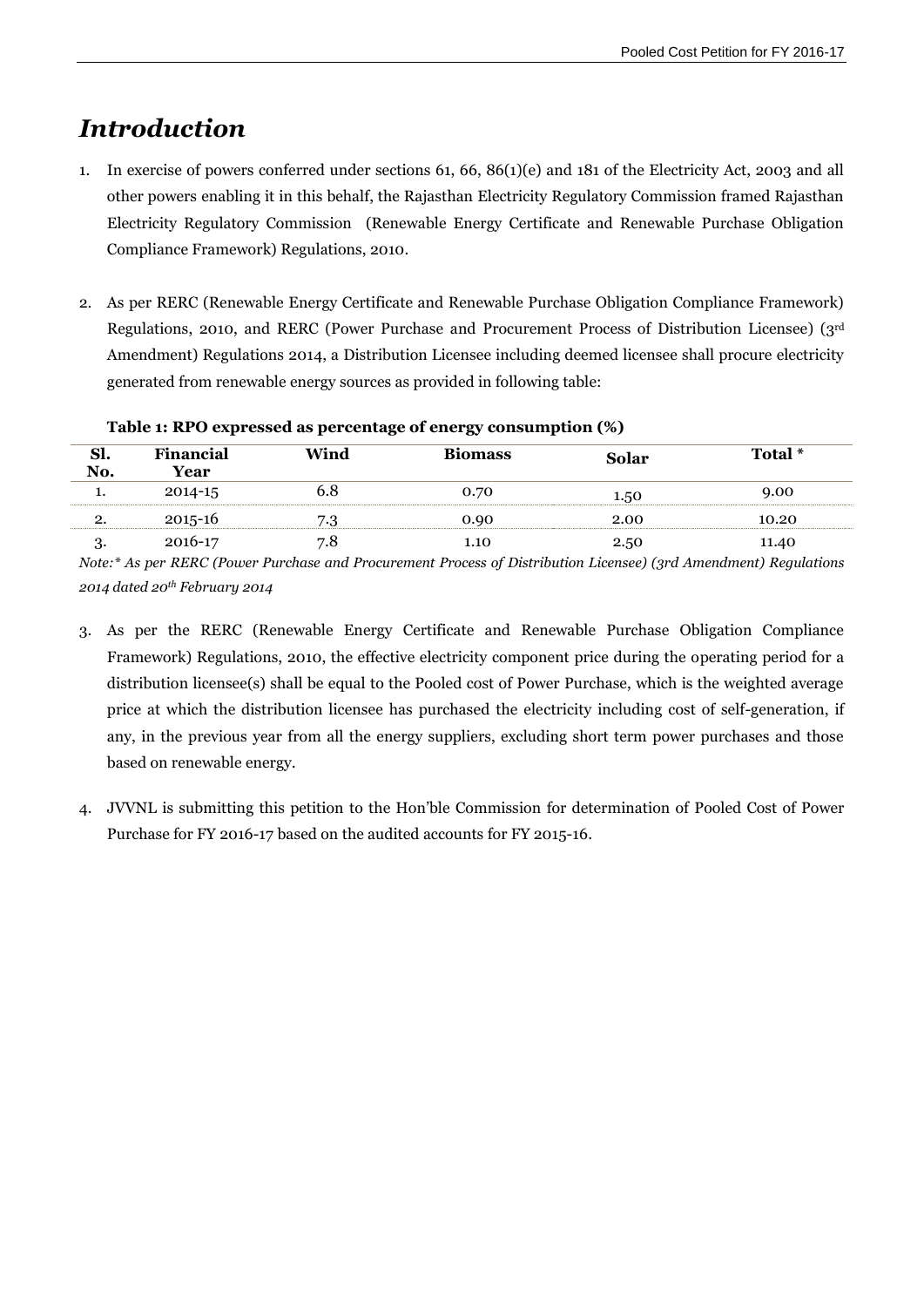## <span id="page-6-0"></span>*Pooled Cost*

- 1. As per Clause 11 of the RERC (Renewable Energy Certificate and Renewable Purchase Obligation Compliance Framework) Regulations, 2010, the tariff rate, tariff structure and other conditions for existing renewable energy projects for which long term PPA for purchase of renewable energy are already put in place, may participate in REC scheme after the expiry of the period of their existing PPA.
- 2. Provided further that such a generating company having entered into a power purchase agreement for sale of renewable energy at a preferential tariff shall not, in case of pre-mature termination of the agreement, be eligible for participating in the REC scheme for a period of three years from the date of termination of such agreement or till the scheduled date of expiry of PPA whichever is earlier.
- 3. All the new renewable energy projects commissioned during the Multiyear Control Period, after coming into force of RERC (Renewable Energy Certificate and Renewable Purchase Obligation Compliance Framework) Regulations, 2010 and which do not have PPA prior to coming into effect of these Regulations for purchase of Renewable Energy shall have the option of either following the tariff structure and other conditions as stipulated in the RERC (Terms and Conditions for Determination of Tariff) Regulations, 2014, subject to agreement of licensee or adopt pricing of the REC mechanism.
- 4. In case REC mechanism is repealed / expires or RE generator on his own opts out of the REC mechanism, RE generator can switch over to preferential tariff mechanism subject to scope to accommodate the same in the RPO target of the licensee at a tariff to be determined by the Commission and/or sell renewable energy at mutually agreed price to other obligated entities.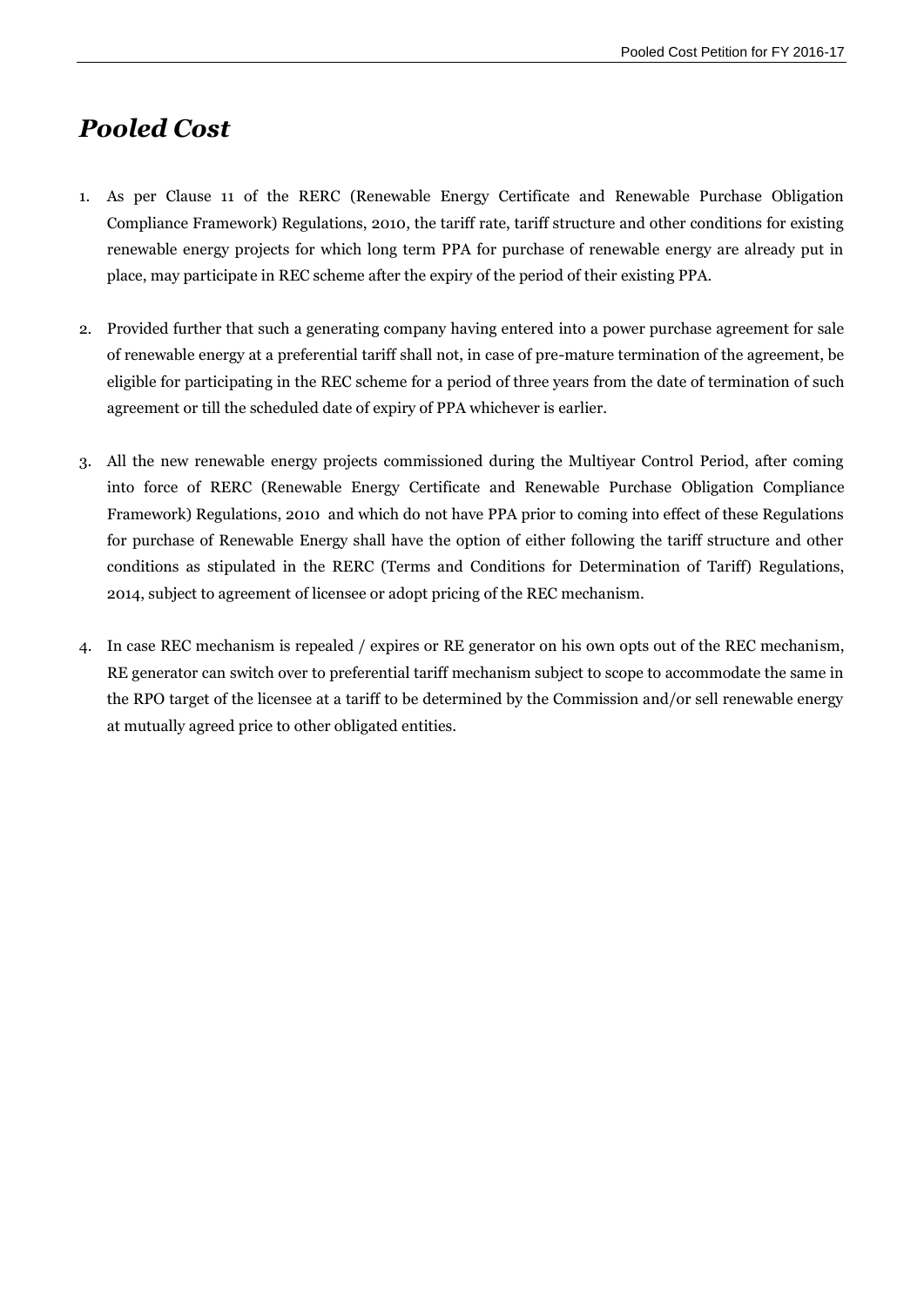### <span id="page-7-0"></span>*Determination of Pooled cost of Power Purchase for JVVNL for FY 2016-17*

- 1. The RERC (Renewable Energy Certificate and Renewable Purchase Obligation Compliance Framework) Regulations, 2010 requires the Distribution licensee to purchase renewable energy and/ or renewable energy certificates (RECs) for discharge of the above specific mandatory obligation.
- 2. The Distribution licensee can purchase the renewable energy and/ or certificate as per REC Mechanism as follows:
	- a. The effective electricity component price shall be equal to the Pooled Cost of Power Purchase.
	- b. The Certificate could be purchased at price discovered in the Power Exchanges.
- 3. For the determination of Pooled cost of Power Purchase for FY 2016-17, the Discom has considered the power purchase cost and quantum as per the audited accounts for FY 2015-16.
- 4. Further, while determining the Final Pooled cost of Power Purchase, the Discom has not considered the short-term power purchase and renewable energy, while the power purchased from nuclear power stations, hydel power stations of capacity above 25 MW and thermal component of bundled power purchased through NVVN has been considered.
- 5. On the basis of power purchase cost and quantum available for FY 2015-16, Pooled cost for FY 2016-17 works out to **Rs. 3.4345 per unit**.
- 6. The detailed computation of Pooled cost of Power Purchase for FY 2016-17 is as follows:

| Pooled Power Purchase Cost for JVVNL for FY 2016-17 based on Actual Accounts of FY 2015-16 |                                        |               |                                     |                                |                                 |                             |                     |                           |
|--------------------------------------------------------------------------------------------|----------------------------------------|---------------|-------------------------------------|--------------------------------|---------------------------------|-----------------------------|---------------------|---------------------------|
|                                                                                            | <b>Power Purchase Station (Source)</b> | <b>Energy</b> | <b>Power Purchase Cost (Rs. Cr)</b> |                                |                                 |                             | <b>Weighted Avg</b> |                           |
| S.No.                                                                                      |                                        | Wise)         | <b>Purchased</b><br>(in MU's)       | <b>Fixed</b><br><b>Charges</b> | <b>Energy</b><br><b>Charges</b> | <b>Total</b><br><b>Cost</b> | Rate<br>(Rs/kWh)    | Cost per unit<br>(Rs/kWh) |
| A                                                                                          | <b>NTPC</b>                            |               |                                     |                                |                                 |                             |                     |                           |
| 1                                                                                          | <b>ANTA GTPS</b>                       | 67.0158       | 16.0654                             | 23.8101                        | 39.8754                         | 5.9502                      | 0.0160              |                           |
| $\overline{c}$                                                                             | <b>AURIYA GTPS</b>                     | 46.1935       | 9.3418                              | 18.3742                        | 27.7159                         | 6.0000                      | 0.0111              |                           |
| 3                                                                                          | <b>DADRI GTPS</b>                      | 86.4679       | 11.9022                             | 31.0237                        | 42.9259                         | 4.9644                      | 0.0172              |                           |
| 4                                                                                          | <b>FGUTTPS -I</b>                      | 22.7444       | 3.6113                              | 6.1792                         | 9.7906                          | 4.3046                      | 0.0039              |                           |
| 5                                                                                          | <b>FGUTTPS -II</b>                     | 55.5730       | 7.1312                              | 14.9756                        | 22.1068                         | 3.9780                      | 0.0089              |                           |
| 6                                                                                          | <b>FGUTPP III</b>                      | 31.7103       | 7.0678                              | 9.9482                         | 17.0160                         | 5.3661                      | 0.0068              |                           |
| 7                                                                                          | F.S.T.P.S                              | 18.2418       | 2.3190                              | 4.9336                         | 7.2526                          | 3.9758                      | 0.0029              |                           |
| 8                                                                                          | K.H.S.T.P.S.I                          | 33.1403       | 6.3104                              | 7.6797                         | 13.9901                         | 4.2215                      | 0.0056              |                           |
| 9                                                                                          | K.H.S.T.P.S. & II                      | 179.5980      | 33.8380                             | 43.1101                        | 76.9481                         | 4.2845                      | 0.0308              |                           |
| 10                                                                                         | <b>RHIND STPS</b>                      | 203.4729      | 18.7498                             | 35.2382                        | 53.9879                         | 2.6533                      | 0.0216              |                           |
| 11                                                                                         | <b>RIHAND II</b>                       | 213.3657      | 23.0061                             | 34.2675                        | 57.2736                         | 2.6843                      | 0.0229              |                           |
| 12                                                                                         | <b>RIHAND III</b>                      | 249.9474      | 45.1810                             | 41.4729                        | 86.6538                         | 3.4669                      | 0.0347              |                           |
| 13                                                                                         | <b>SINGUARLI</b>                       | 894.7947      | 43.4764                             | 123.8070                       | 167.2834                        | 1.8695                      | 0.0670              |                           |
| 14                                                                                         | <b>TALCHAR STPS</b>                    | 0.0000        | 0.0000                              | 0.0000                         | 0.0000                          |                             | 0.0000              |                           |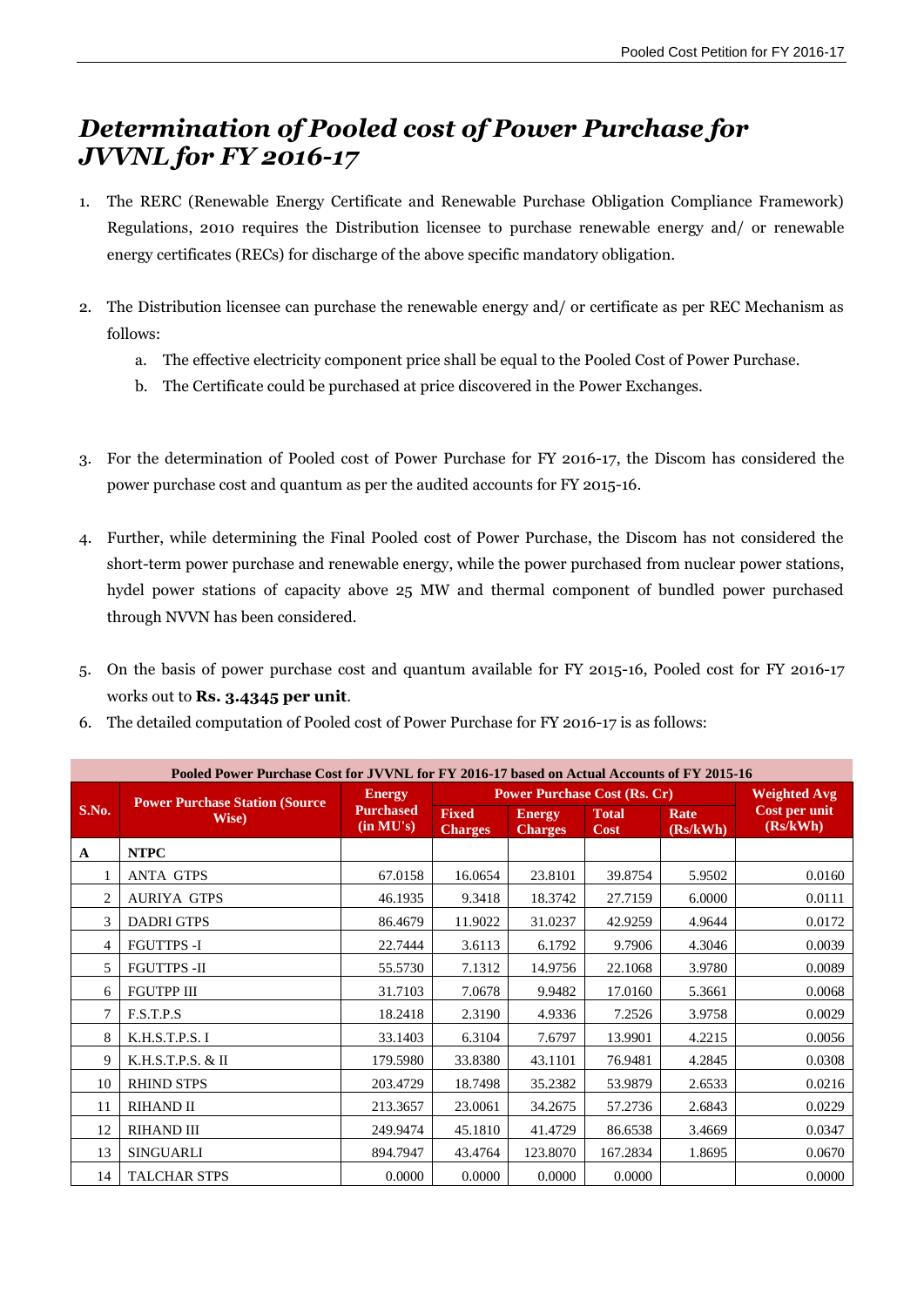| Pooled Power Purchase Cost for JVVNL for FY 2016-17 based on Actual Accounts of FY 2015-16 |                                                                                                |                               |                           |                           |                      |                    |                           |
|--------------------------------------------------------------------------------------------|------------------------------------------------------------------------------------------------|-------------------------------|---------------------------|---------------------------|----------------------|--------------------|---------------------------|
|                                                                                            | <b>Power Purchase Cost (Rs. Cr)</b><br><b>Energy</b><br><b>Power Purchase Station (Source)</b> |                               |                           |                           | <b>Weighted Avg</b>  |                    |                           |
| S.No.                                                                                      | Wise)                                                                                          | <b>Purchased</b><br>(in MU's) | <b>Fixed</b>              | <b>Energy</b>             | <b>Total</b><br>Cost | Rate               | Cost per unit<br>(Rs/kWh) |
| 15                                                                                         | KHPS-I                                                                                         | 75.2542                       | <b>Charges</b><br>22.3797 | <b>Charges</b><br>20.4883 | 42.8680              | (Rs/kWh)<br>5.6964 | 0.0172                    |
| 16                                                                                         | NCTPS 1                                                                                        | 0.0000                        | 0.0000                    | 0.0000                    | 0.0000               |                    |                           |
| 17                                                                                         | <b>NCTPS 2</b>                                                                                 | 8.9620                        | 0.8181                    | 3.1743                    | 3.9924               | 4.4548             | 0.0016                    |
|                                                                                            | <b>TOTAL</b>                                                                                   | 2186.4817                     | 251.1982                  | 418.4825                  | 669.6808             | 3.0628             | 0.2681                    |
|                                                                                            | Prior Period Expenses                                                                          | 0.0000                        | 16.6794                   | $-9.1612$                 | 7.5182               |                    |                           |
|                                                                                            | <b>Total (with Adjustment)</b>                                                                 | 2186.4817                     | 267.8777                  | 409.3213                  | 677.1990             | 3.0972             | 0.2711                    |
|                                                                                            |                                                                                                |                               |                           |                           |                      |                    |                           |
| B                                                                                          | <b>NHPC</b>                                                                                    |                               |                           |                           |                      |                    |                           |
| 1                                                                                          | <b>TANAKPUR HEP</b>                                                                            | 14.9777                       | 3.0260                    | 2.4142                    | 5.4402               | 3.6322             | 0.0022                    |
| 2                                                                                          | <b>SALAL HEP</b>                                                                               | 40.4084                       | 2.2393                    | 6.6565                    | 8.8958               | 2.2015             | 0.0036                    |
| 3                                                                                          | <b>CHAMERA-I</b>                                                                               | 200.4577                      | 14.3377                   | 19.9391                   | 34.2768              | 1.7099             | 0.0137                    |
| 4                                                                                          | <b>CHAMERA-II</b>                                                                              | 60.7413                       | 8.4182                    | 8.5045                    | 16.9227              | 2.7860             | 0.0068                    |
| 5                                                                                          | <b>CHAMERA-III</b>                                                                             | 46.1085                       | 11.7175                   | 12.7494                   | 24.4669              | 5.3064             | 0.0098                    |
| 6                                                                                          | <b>URI HEP</b>                                                                                 | 114.3523                      | 9.0820                    | 14.4596                   | 23.5417              | 2.0587             | 0.0094                    |
| 7                                                                                          | URI HEP II                                                                                     | 53.1818                       | 14.3226                   | 13.4261                   | 27.7486              | 5.2177             | 0.0111                    |
| 8                                                                                          | <b>DHOLIGANGA</b>                                                                              | 41.5440                       | 6.4151                    | 8.7317                    | 15.1468              | 3.6460             | 0.0061                    |
| 9                                                                                          | <b>DULHASTI</b>                                                                                | 104.2288                      | 28.5917                   | 31.9355                   | 60.5272              | 5.8071             | 0.0242                    |
| 10                                                                                         | PARBATI III                                                                                    | 28.4217                       | 5.4629                    | 7.8263                    | 13.2892              | 4.6757             | 0.0053                    |
| 11                                                                                         | <b>SEWAII</b>                                                                                  | 25.3149                       | 6.0756                    | 5.7722                    | 11.8478              | 4.6802             | 0.0047                    |
|                                                                                            | <b>TOTAL</b>                                                                                   | 729.7370                      | 109.6886                  | 132.4150                  | 242.1036             | 3.3177             | 0.0969                    |
|                                                                                            | Prior Period Expenses                                                                          | 0.0000                        | 4.1884                    | 10.7867                   | 14.9751              |                    |                           |
|                                                                                            | <b>Total (with Adjustment)</b>                                                                 | 729.7370                      | 113.8770                  | 143.2017                  | 257.0787             | 3.5229             | 0.1029                    |
|                                                                                            |                                                                                                |                               |                           |                           |                      |                    |                           |
| $\mathbf C$                                                                                | <b>NEYVELI LIGNITE</b><br><b>CORPORATION LTD</b>                                               | 441.1253                      | 106.9249                  | 53.7566                   | 160.6815             | 3.6425             | 0.0643                    |
|                                                                                            |                                                                                                |                               |                           |                           |                      |                    |                           |
| D                                                                                          | SJVNL-NATHPA-JHAKRI                                                                            | 224.4627                      | 34.7431                   | 31.0637                   | 65.8068              | 2.9317             | 0.0263                    |
|                                                                                            | Rampur                                                                                         | 61.7198                       | 11.8458                   | 9.9935                    | 21.8392              | 3.5385             | 0.0087                    |
|                                                                                            | <b>Total</b>                                                                                   | 286.1825                      | 46.5889                   | 41.0572                   | 87.6461              | 3.0626             | 0.0351                    |
|                                                                                            | Prior Period Expenses                                                                          | 0.0000                        | 0.0000                    | 0.0000                    | 0.0000               |                    |                           |
|                                                                                            | <b>Total (with Adjustment)</b>                                                                 | 286.1825                      | 46.5889                   | 41.0572                   | 87.6461              | 3.0626             | 0.0351                    |
|                                                                                            |                                                                                                |                               |                           |                           |                      |                    |                           |
| E                                                                                          | <b>NPCL</b>                                                                                    |                               |                           |                           |                      |                    |                           |
|                                                                                            | <b>NAPP</b>                                                                                    | 131.4829                      | 0.0000                    | 32.9637                   | 32.9637              | 2.5071             | 0.0132                    |
|                                                                                            | Prior Period Expenses                                                                          | 0.0000                        | 0.0000                    | $-0.0091$                 | $-0.0091$            |                    |                           |
|                                                                                            | <b>Total (with Adjustment)</b>                                                                 | 131.4829                      | 0.0000                    | 32.9546                   | 32.9546              | 2.5064             | 0.0132                    |
|                                                                                            |                                                                                                |                               |                           |                           |                      |                    |                           |
|                                                                                            | RAPP-I &II                                                                                     | 381.6522                      | 0.0000                    | 106.5250                  | 106.5250             | 2.7912             | 0.0426                    |
|                                                                                            | RAPP-III&IV                                                                                    | 437.5156                      | 0.0000                    | 122.5992                  | 122.5992             | 2.8022             | 0.0491                    |
|                                                                                            | RAPP-V & VI                                                                                    | 276.6206                      | 0.0000                    | 95.6456                   | 95.6456              | 3.4576             | 0.0383                    |
|                                                                                            | RAPP-V                                                                                         | 0.0000                        | 0.0000                    | 0.0000                    | 0.0000               |                    |                           |
|                                                                                            | <b>TOTAL (RAPP)</b>                                                                            | 1095.7884                     | 0.0000                    | 324.7698                  | 324.7698             | 2.9638             | 0.1300                    |
|                                                                                            | Prior Period Expenses                                                                          | 0.0000                        | 0.0000                    | $-0.0473$                 | $-0.0473$            |                    |                           |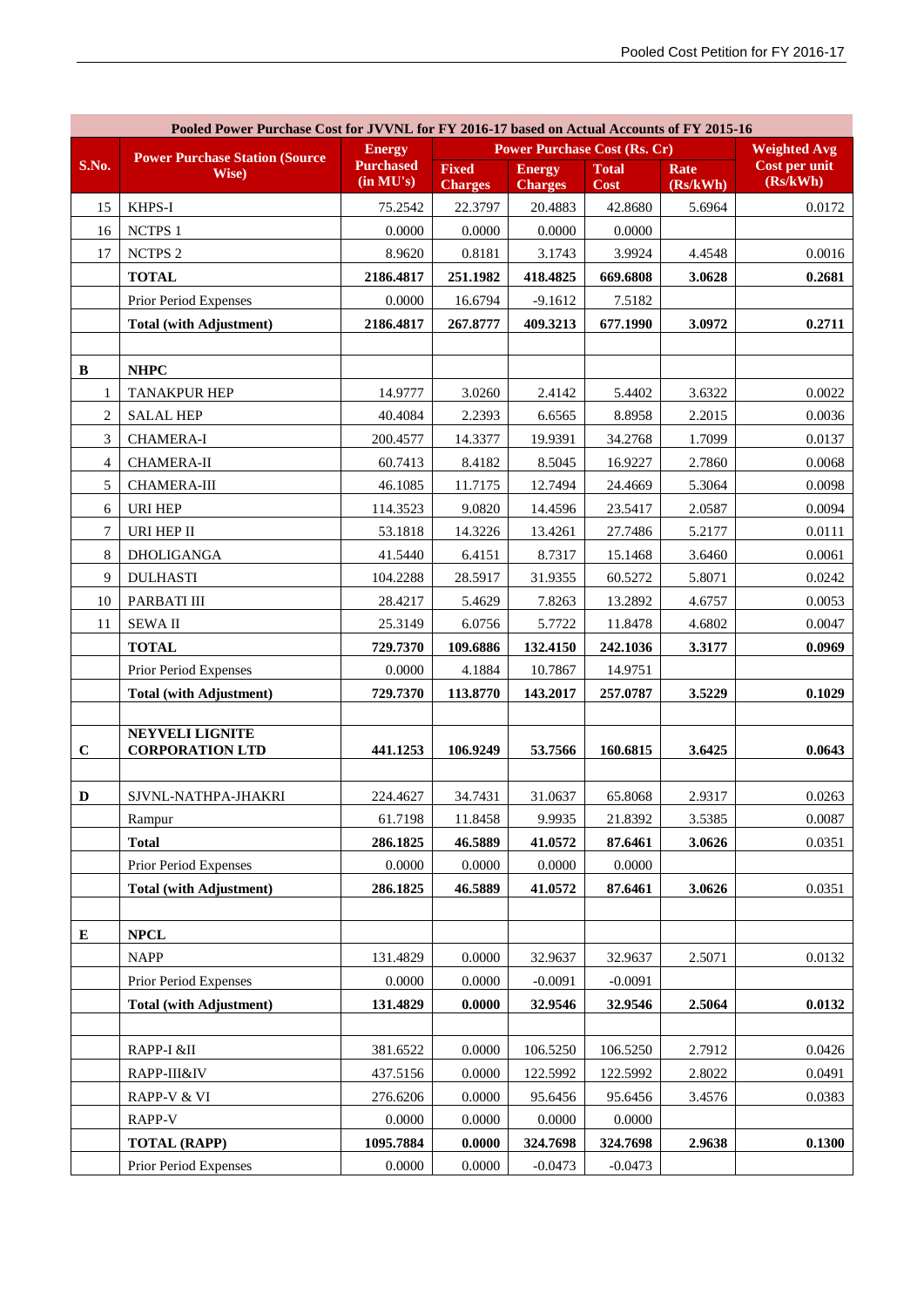| Pooled Power Purchase Cost for JVVNL for FY 2016-17 based on Actual Accounts of FY 2015-16 |                                        |                                                      |                                |                                 |                      |                     |                           |
|--------------------------------------------------------------------------------------------|----------------------------------------|------------------------------------------------------|--------------------------------|---------------------------------|----------------------|---------------------|---------------------------|
|                                                                                            | <b>Power Purchase Station (Source)</b> | <b>Power Purchase Cost (Rs. Cr)</b><br><b>Energy</b> |                                |                                 |                      | <b>Weighted Avg</b> |                           |
| S.No.                                                                                      | Wise)                                  | <b>Purchased</b><br>(in MU's)                        | <b>Fixed</b><br><b>Charges</b> | <b>Energy</b><br><b>Charges</b> | <b>Total</b><br>Cost | Rate<br>(Rs/kWh)    | Cost per unit<br>(Rs/kWh) |
|                                                                                            | <b>Total (with Adjustment)</b>         | 1095.7884                                            | 0.0000                         | 324.7225                        | 324.7225             | 2.9634              | 0.1300                    |
|                                                                                            |                                        |                                                      |                                |                                 |                      |                     |                           |
| F                                                                                          | <b>State Generation &amp; Others</b>   |                                                      |                                |                                 |                      |                     |                           |
|                                                                                            | KTPS(1 to 7)                           | 2784.9288                                            | 188.8840                       | 777.0020                        | 965.8860             | 3.4683              | 0.3867                    |
|                                                                                            | STPS(1 to 6)                           | 2110.2198                                            | 277.4298                       | 765.0758                        | 1042.5056            | 4.9403              | 0.4174                    |
|                                                                                            | <b>DCCPP</b>                           | 113.0808                                             | 32.8350                        | 37.3779                         | 70.2129              | 6.2091              | 0.0281                    |
|                                                                                            | CTPP (1&2))                            | 591.4974                                             | 85.9822                        | 117.3702                        | 203.3524             | 3.4379              | 0.0814                    |
|                                                                                            | CTPP(4)                                | 530.5537                                             | 85.0094                        | 110.7879                        | 195.7973             | 3.6904              | 0.0784                    |
|                                                                                            | CTPP(3)                                | 474.5538                                             | 91.5903                        | 98.6032                         | 190.1935             | 4.0078              | 0.0761                    |
|                                                                                            | GLTPP 2                                | 0.0000                                               | 19.8741                        | $-1.3750$                       | 18.4991              |                     |                           |
|                                                                                            | RGTP(1&2)                              | 191.0519                                             | 6.0689                         | 64.7585                         | 70.8274              | 3.7072              | 0.0284                    |
|                                                                                            | KaTPP#1                                | 1328.9600                                            | 292.1317                       | 315.3052                        | 607.4369             | 4.5708              | 0.2432                    |
|                                                                                            | KaTPP#2                                | 980.9396                                             | 134.4949                       | 253.2099                        | 387.7048             | 3.9524              | 0.1552                    |
|                                                                                            | RGTP 3                                 | 392.7079                                             | 58.0565                        | 129.2116                        | 187.2681             | 4.7686              | 0.0750                    |
|                                                                                            | MAHI                                   | 66.9336                                              | 6.1727                         | 5.3744                          | 11.5472              | 1.7252              | 0.0046                    |
|                                                                                            | <b>GPTPP</b>                           | 77.7911                                              | 25.4173                        | 10.4372                         | 35.8544              | 4.6091              | 0.0144                    |
|                                                                                            | RAJWEST POWER LIMITED                  | 2558.5870                                            | 581.7435                       | 464.0628                        | 1045.8063            | 4.0874              | 0.4187                    |
|                                                                                            | <b>Total</b>                           | 12201.8055                                           | 1885.6903                      | 3147.2016                       | 5032.8919            | 4.1247              | 2.0150                    |
|                                                                                            |                                        |                                                      |                                |                                 |                      |                     |                           |
| G                                                                                          | <b>Coastal Gujarat</b>                 | 1004.5169                                            | 104.2652                       | 134.8383                        | 239.1035             | 2.3803              | 0.0957                    |
|                                                                                            |                                        |                                                      |                                |                                 |                      |                     |                           |
| $\mathbf H$                                                                                | <b>Total Shared Projects/Others</b>    |                                                      |                                |                                 |                      |                     |                           |
|                                                                                            | Tehri                                  | 96.3023                                              | 28.5825                        | 26.0240                         | 54.6065              | 5.6703              | 0.0219                    |
|                                                                                            | Koteshwar                              | 43.1881                                              | 8.4696                         | 7.9333                          | 16.4029              | 3.7980              | 0.0066                    |
|                                                                                            | <b>Total</b>                           | 139.4904                                             | 37.0521                        | 33.9573                         | 71.0094              | 5.0906              | 0.0284                    |
|                                                                                            | Prior Period Expenses                  | 0.0000                                               | 0.0000                         | 0.9276                          | 0.9276               |                     |                           |
|                                                                                            | <b>Total THDC</b> (with Adjustment)    | 139.4904                                             | 37.0521                        | 34.8849                         | 71.9370              | 5.1571              | 0.0288                    |
|                                                                                            |                                        |                                                      |                                |                                 |                      |                     |                           |
|                                                                                            | TALA THROUGH PTC<br>(BHUTAN)           | 19.2533                                              | 0.0000                         | 3.8892                          | 3.8892               | 2.0200              | 0.0016                    |
|                                                                                            | Prior Period Expenses                  | 0.0000                                               | 0.0000                         | 0.0000                          | 0.0000               |                     |                           |
|                                                                                            | <b>Total (with Adjustment)</b>         | 19.2533                                              | 0.0000                         | 3.8892                          | 3.8892               | 2.0200              | 0.0016                    |
|                                                                                            |                                        |                                                      |                                |                                 |                      |                     |                           |
|                                                                                            | BBMB(BHAKRA,DEHAR&PONG                 | 1025.7793                                            | 0.0000                         | 47.6520                         | 47.6520              | 0.4645              | 0.0191                    |
|                                                                                            | CHAMBAL/SATPURA                        | 345.7860                                             | 0.0000                         | 0.0000                          | 0.0000               | 0.0000              | 0.0000                    |
|                                                                                            | <b>Total</b>                           | 1530.3090                                            | 37.0521                        | 86.4261                         | 123.4782             | 0.8069              | 0.0494                    |
|                                                                                            |                                        |                                                      |                                |                                 |                      |                     |                           |
| I                                                                                          | <b>NVVN Bundled Power (Thermal)</b>    | 734.3005                                             | 75.3829                        | 142.5379                        | 217.9207             | 2.9677              | 0.0872                    |
| $\bf J$                                                                                    | <b>Aravali Power Limited</b>           | 3.2840                                               | 2.6726                         | 0.0486                          | 2.7213               | 8.2865              | 0.0011                    |
|                                                                                            |                                        |                                                      |                                |                                 |                      |                     |                           |
| $\mathbf K$                                                                                | <b>ADANI Power Rajasthan</b>           | 3293.0027                                            | 505.3260                       | 664.1319                        | 1169.4578            | 3.5513              | 0.4682                    |
|                                                                                            |                                        |                                                      |                                |                                 |                      |                     |                           |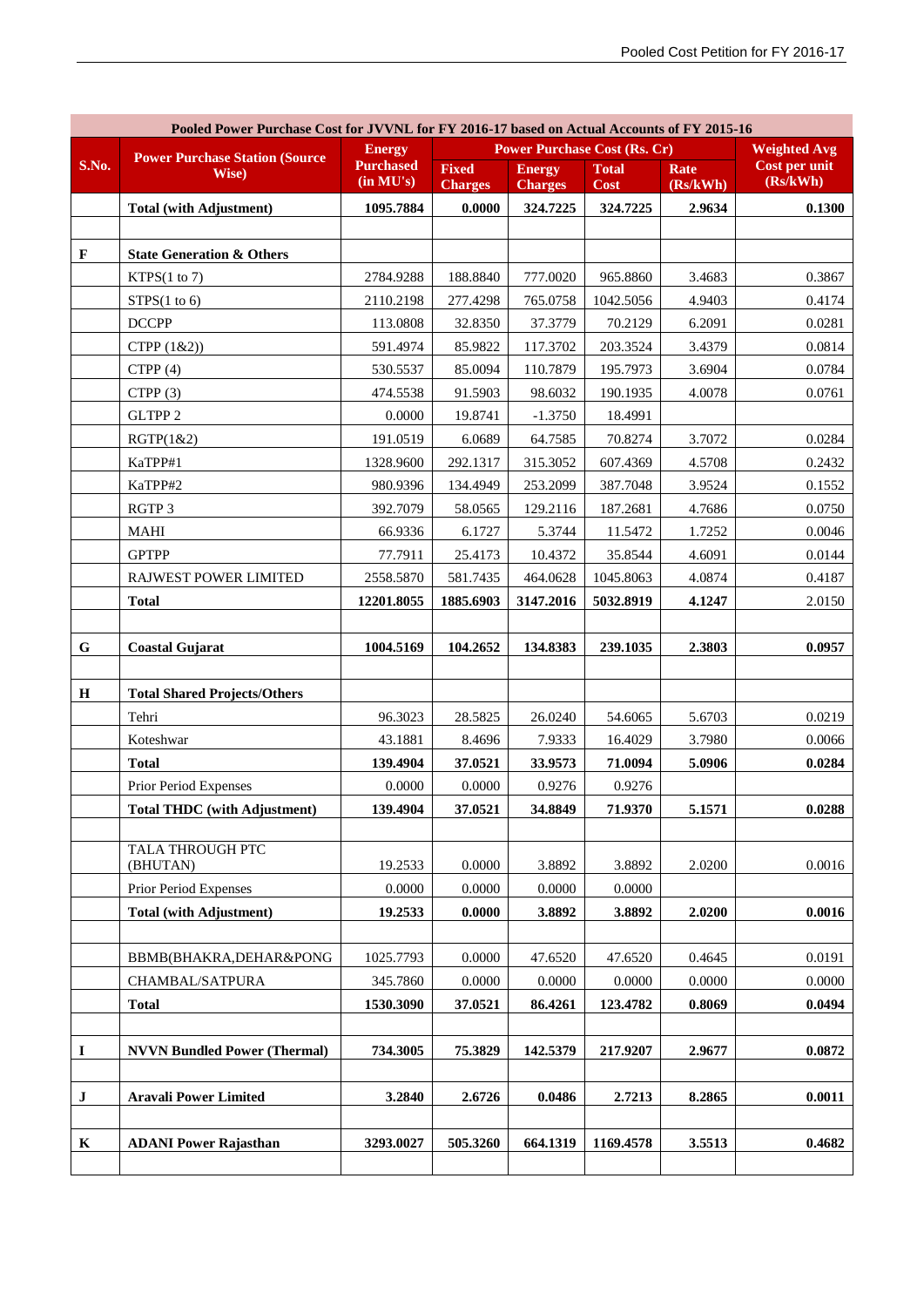| Pooled Power Purchase Cost for JVVNL for FY 2016-17 based on Actual Accounts of FY 2015-16 |                                        |                                                |                                     |                                 |                             |                         |                           |  |
|--------------------------------------------------------------------------------------------|----------------------------------------|------------------------------------------------|-------------------------------------|---------------------------------|-----------------------------|-------------------------|---------------------------|--|
|                                                                                            | <b>Power Purchase Station (Source)</b> | <b>Energy</b><br><b>Purchased</b><br>(in MU's) | <b>Power Purchase Cost (Rs. Cr)</b> |                                 |                             |                         | <b>Weighted Avg</b>       |  |
| S.No.                                                                                      | Wise)                                  |                                                | <b>Fixed</b><br><b>Charges</b>      | <b>Energy</b><br><b>Charges</b> | <b>Total</b><br><b>Cost</b> | <b>Rate</b><br>(Rs/kWh) | Cost per unit<br>(Rs/kWh) |  |
| L                                                                                          | <b>Sasan Power Ltd</b>                 | 1161.3270                                      | 17.0762                             | 175.0041                        | 192.0802                    | 1.6540                  | 0.0769                    |  |
|                                                                                            |                                        |                                                |                                     |                                 |                             |                         |                           |  |
| M                                                                                          | <b>Karcham Wangtoo</b>                 | 177.3841                                       | 0.0000                              | 60.3106                         | 60.3106                     | 3.4000                  | 0.0241                    |  |
|                                                                                            |                                        |                                                |                                     |                                 |                             |                         |                           |  |
|                                                                                            | <b>Grand Total</b>                     | 24976.7273                                     | 3162.7337                           | 5415.5129                       | 8578.2466                   | 3.4345                  | 3.4345                    |  |